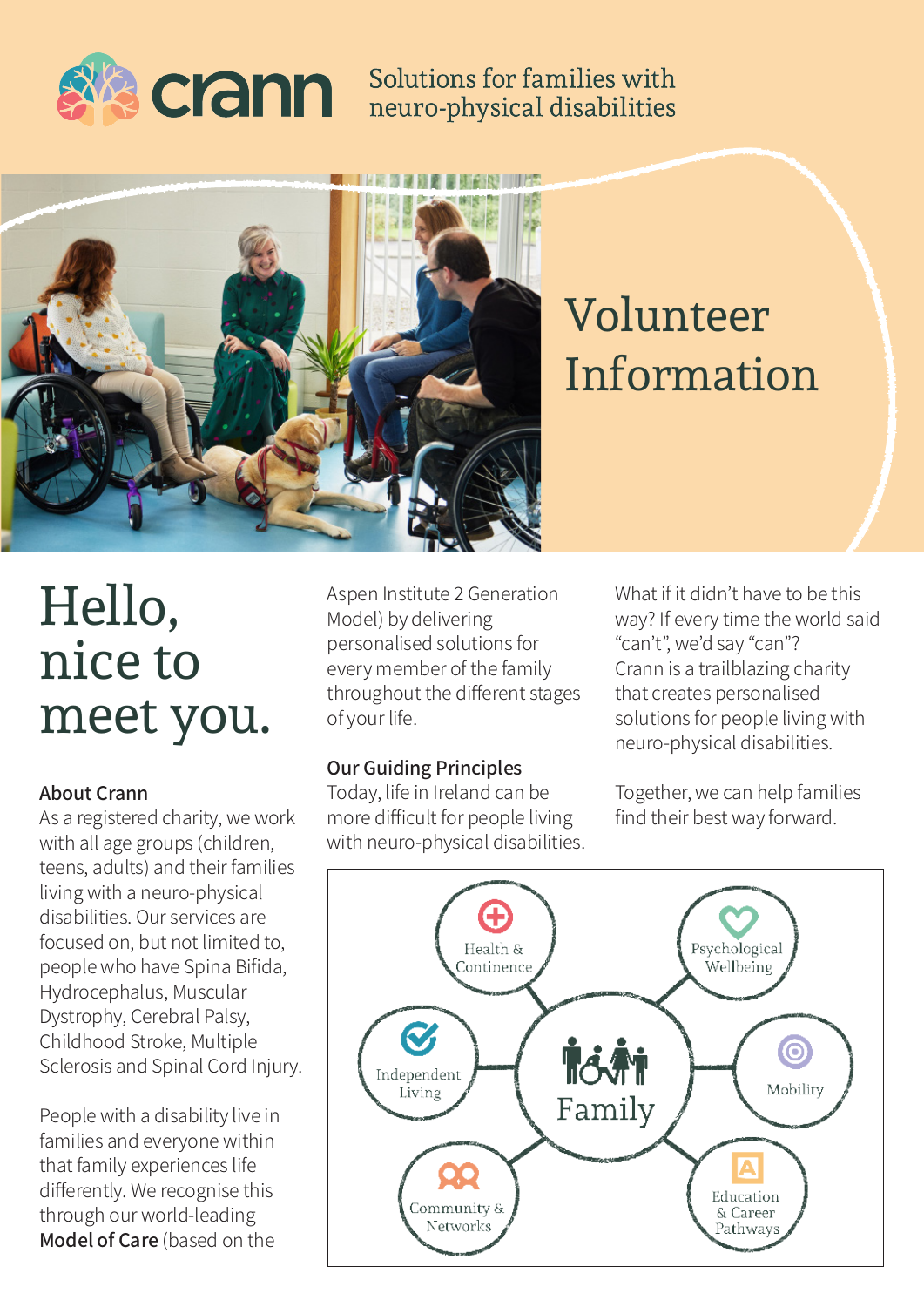We want everyone to feel welcome and included. Our values are:

- Collaborative we believe we'll achieve more by working together with people.
- Cheerful we give everyone a warm welcome respecting the uniqueness of us all. We champion equality, diversity and inclusion.
- Confident we exist to transform services and society of people living with neuro-physical disabilities. We base our services on a world-class model of care.
- Creative we don't see problems we see ways to overcome them.

Volunteers play a particularly important role in the work of The Crann Centre – we are all part of the one team. We recognise that it is crucial that we attract volunteers to our organisation to help us to deliver our mission and to have access to the talents and enthusiasm of a diverse group of people as we grow together.

#### Our Programmes

We offer a diverse range of programmes and services provided by a range of people from staff to volunteers. Some of the programmes we offer are highly specialised and can only be carried out by qualified people.

Our services recognise that as people move through their life course, their needs and the needs of their family members change and evolve. Our services are organised into six key themes which means that supports can be delivered for one aspect of a person's life or holistically to support a broad range of needs. These are: Clinical Care, Psychological Wellbeing, Independent Living, Community and Networks, Mobility and Education and Career Pathways.

#### Becoming a Volunteer

Volunteers are welcome from all walks of life and backgrounds. You may have some of the skills needed for the 6 key themes. You may not. What is important to us is that you have enthusiasm and commitment.

You do not need to have previous experience in either volunteering or disability. The only necessary qualification to applying for volunteering with us is that you must be over the age of 18. You can get further information about the process

of applying for a volunteering position by asking for a copy of our Volunteer Policy and Procedure and/or you can fill in the Volunteer Application Form below and post it to:

Joellen Owers The Crann Centre, Classis, Ovens, Co. Cork

or email it to jowers@cranncentre.ie

crann



together

grow

Let's

**Contact Us** Crann Centre, Classis, Ovens, Co. Cork, P31 TX39 T: 021 428 9267

**Charity Number:** 22096 **Charities Regulatory Authority Number:** 20151928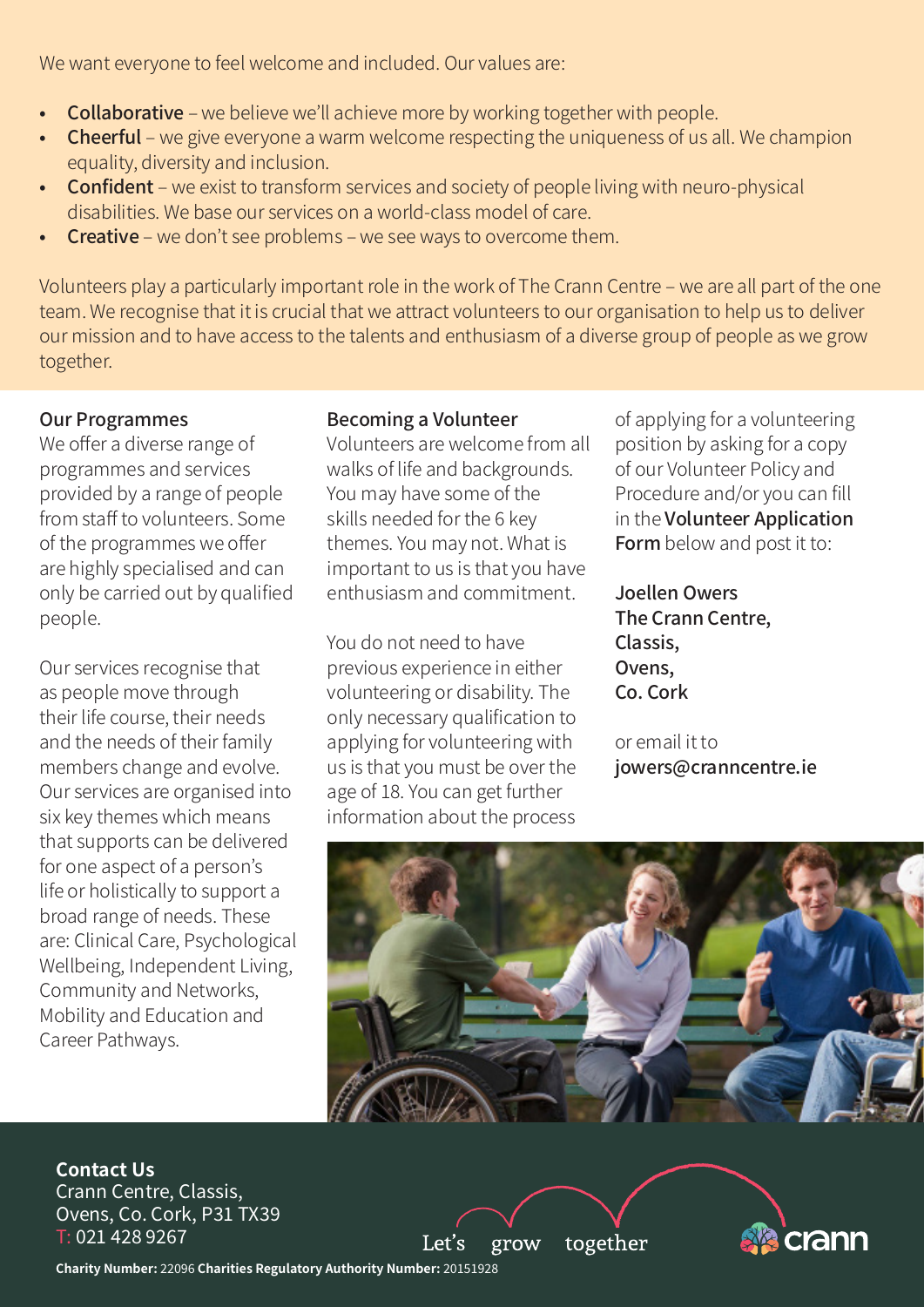

### Volunteer Application Form

| <b>Full Name</b>     |  |
|----------------------|--|
| Address              |  |
| Telephone Number     |  |
| <b>Email Address</b> |  |

Please tell us why you want to volunteer with the Crann Centre:

What experience have you had in volunteering before? If you have volunteered before, please give details of where you have volunteered, for how long and describe your volunteer role.

Please tell us about any educational background, work, special interests, skills or hobbies that you think may be relevant to being a Volunteer at the Crann Centre: